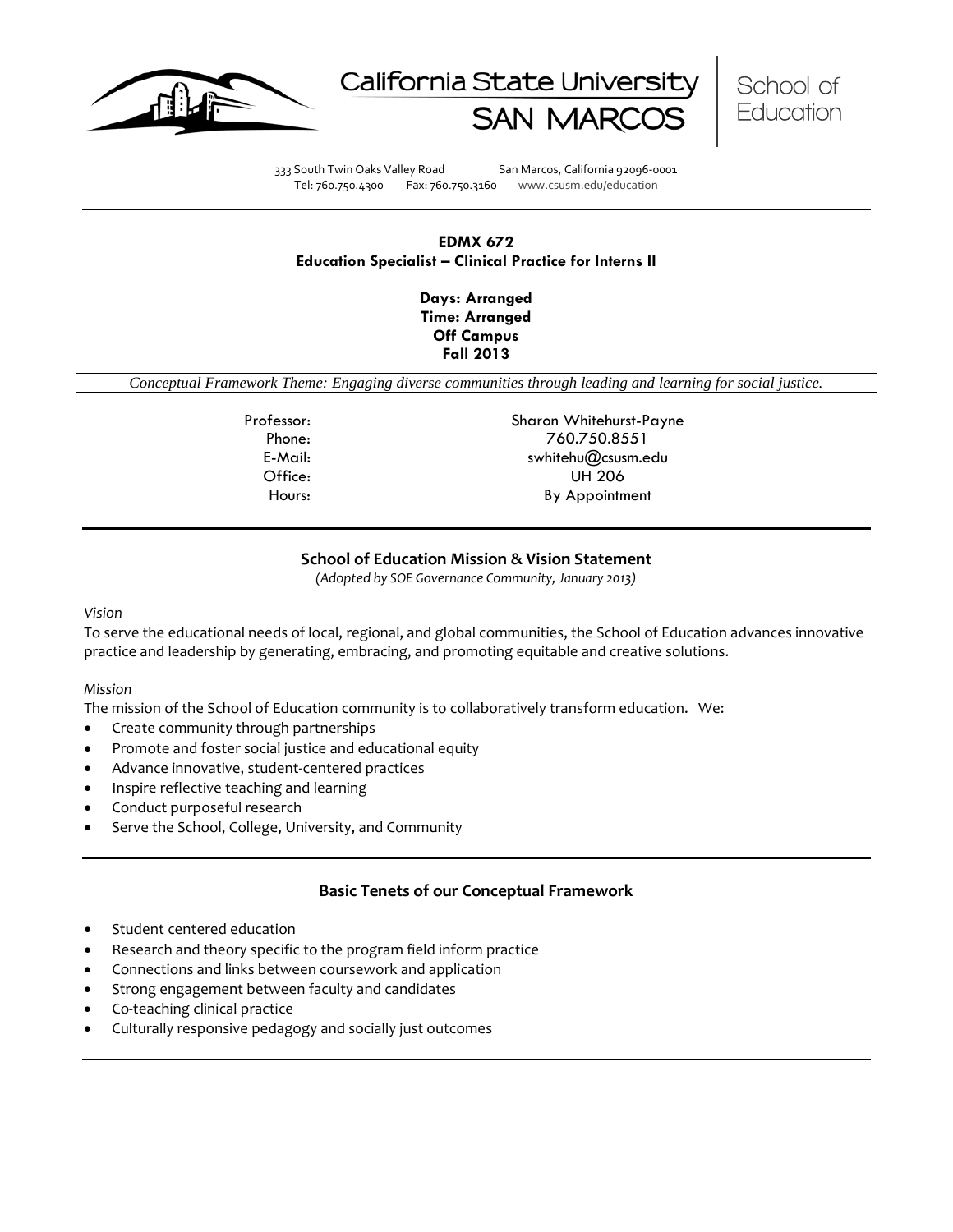# **COURSE DESCRIPTION**

Intern teaching in a special education setting in selected K-12 schools under the supervision of a credential special education teacher and university supervisor. Includes participation in student teaching seminars. *May not be taken for credit by students who have received credit for EDMX 664. Graded Credit/No Credit.*

WHITEHURST-PAYNE: Intern teaching in a special education setting in selected K-12 schools under the supervision of a credentialed special education teacher and university supervisor. Includes participation in a student teaching seminar. This course is aligned with California's SB 2042 Standards. May not be taken for credit by students who have received credit for EDMX 572. Graded Credit/No Credit.

### **Required Materials**

Because this is a supervised clinical experience, the materials for this class include the *Cal State San Marcos Mild/Moderate Teaching Performance Expectations Clinical Practice Assessment* and/or the *Cal State San Marcos Clinical Practice Assessment Moderate/Severe Teaching Performance Expectations Clinical Practice Assessment* observation

# **Authorization to Teach English Learners**

This credential program has been specifically designed to prepare teachers for the diversity of languages often encountered in California public school classrooms. The authorization to teach English learners is met through the infusion of content and experiences within the credential program, as well as additional coursework. Candidates successfully completing this program receive a credential with authorization to teach English learners. *(Approved by CCTC in SB 2042 Program Standards, August 02)*

# **STUDENT LEARNING OUTCOMES**

# **CLINICAL PRACTICE STUDENT LEARNING OUTCOMES**

# **Students will, while employed as an Education Specialist intern:**

- assess and instruct students of various ages (Kindergarten to 22 years of age) and cultural/linguistic backgrounds with mild/moderate disabilities including students eligible under the federal disability categories of autism spectrum disorder, specific learning disabilities, mild to moderate mental retardation, serious emotional disturbance, and other health impairments (e.g., attention deficit disorder).
- demonstrate successful performance of the Mild/Moderate Education Specialist Teaching Performance Expectations as assessed using the *Cal State San Marcos Mild/Moderate Teaching Performance Expectations Clinical Practice Assessment* and/or the *Cal State San Marcos Clinical Practice Assessment Moderate/Severe Teaching Performance Expectations Clinical Practice Assessment* observation form.

### **Student learning outcome assessment methods:**

Observations by university supervisor of clinical performance objectives and the 2010 California Commission on Teacher Credentialing (CCTC) Education Specialist Program Standards and Education Specialist Teaching Performance Expectations (ES TPEs).

Observations by the school-based cooperating teacher of clinical performance objectives and the CCTC Mild/Moderate ES TPEs.

Completion of an Individualized Transition Development Plan (ITDP) summarizing strengths and needs for continued professional growth regarding the ES TPES. The ITDP is developed with input from the candidate's university supervisor and cooperating teacher and is approved and signed by the candidate, the candidate's university supervisor, and the Education Specialist credential program coordinator or designee.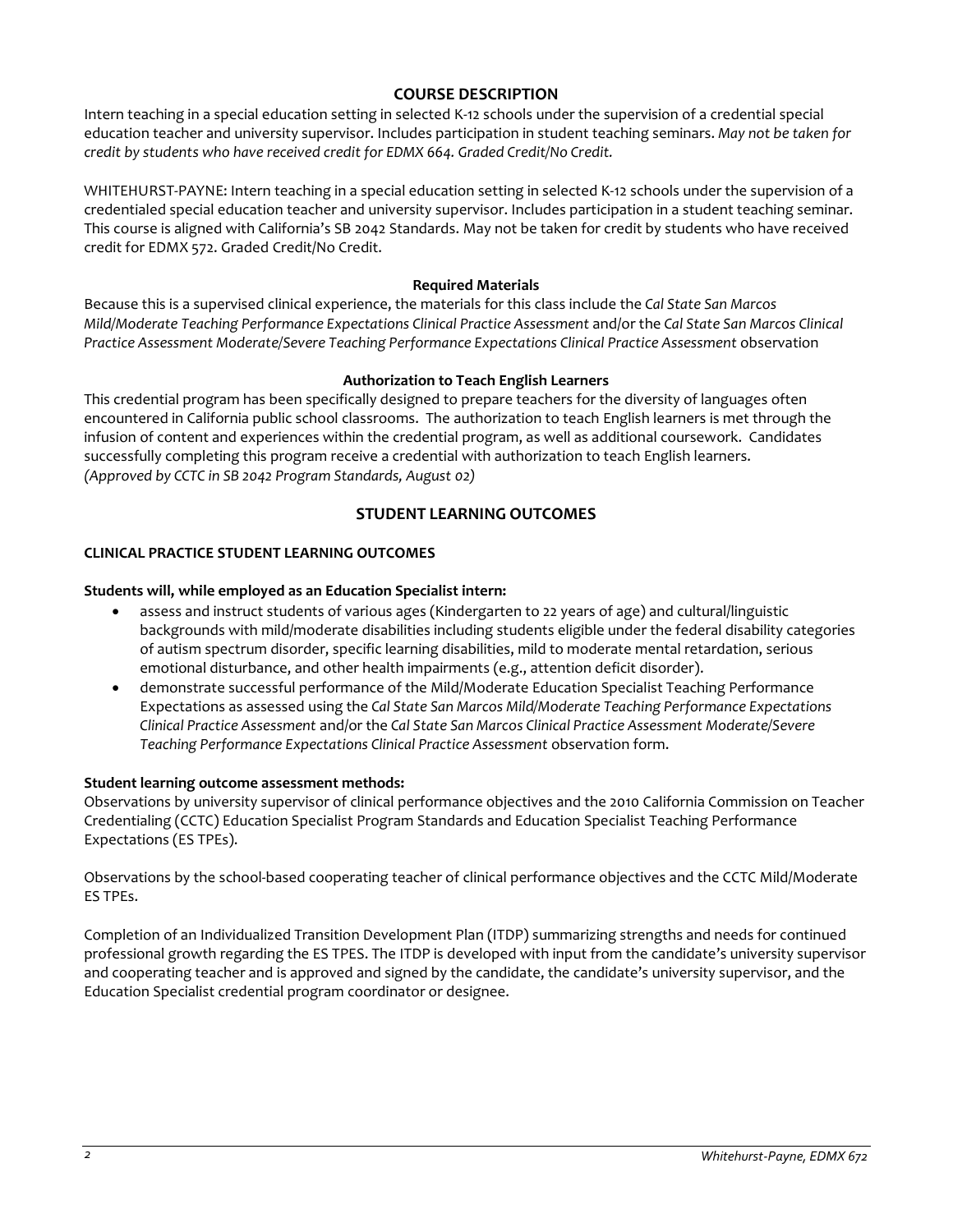### **California Teacher Performance Assessment (CalTPA)**

Beginning July 1, 2008 all California credential candidates must successfully complete a state-approved system of teacher performance assessment (TPA), to be embedded in the credential program of preparation. At CSUSM this assessment system is called the CalTPA or the TPA for short.

To assist your successful completion of the TPA, a series of informational seminars are offered over the course of the program. TPA related questions and logistical concerns are to be addressed during the seminars. Your attendance to TPA seminars will greatly contribute to your success on the assessment.

Additionally, SoE classes use common pedagogical language, lesson plans (lesson designs), and unit plans (unit designs) in order to support and ensure your success on the TPA and more importantly in your credential program.

The CalTPA Candidate Handbook, TPA seminar schedule, and other TPA support materials can be found on the SoE website: <http://www.csusm.edu/education/CalTPA/ProgramMaterialsTPA.html>

# **Assessment of Professional Dispositions**

Assessing a candidate's dispositions within a professional preparation program is recognition that teaching and working with learners of all ages requires not only specific content knowledge and pedagogical skills, but positive attitudes about multiple dimensions of the profession. The School of Education has identified six dispositions – social justice and equity, collaboration, critical thinking, professional ethics, reflective teaching and learning, and life-long learning—and developed an assessment rubric. For each dispositional element, there are three levels of performance *unacceptable*, *initial target*, and *advanced target*. The description and rubric for the three levels of performance offer measurable behaviors and examples.

The assessment is designed to provide candidates with ongoing feedback for their growth in professional dispositions and includes a self-assessment by the candidate. The dispositions and rubric are presented, explained and assessed in one or more designated courses in each program as well as in clinical practice. Based upon assessment feedback candidates will compose a reflection that becomes part of the candidate's Teaching Performance Expectation portfolio. Candidates are expected to meet the level of *initial target* during the program.

# **School of Education Attendance Policy**

Due to the dynamic and interactive nature of courses in the School of Education, all candidates are expected to attend all classes and participate actively. At a minimum, candidates must attend more than 80% of class time, or s/he may not receive a passing grade for the course at the discretion of the instructor. Individual instructors may adopt more stringent attendance requirements. Should the candidate have extenuating circumstances, s/he should contact the instructor as soon as possible. *(Adopted by the COE Governance Community, December, 1997).*

This course: All teacher candidates are expected to be present at their assigned school site as scheduled by program requirements and the specific school site calendar and teaching contract. Should the teacher candidate have extenuating circumstances, s/he should contact the University Supervisor and Program Coordinator as soon as possible.

# **Students with Disabilities Requiring Reasonable Accommodations**

Candidates with disabilities who require reasonable accommodations must be approved for services by providing appropriate and recent documentation to the Office of Disable Student Services (DSS). This office is located in Craven Hall 4300, and can be contacted by phone at (760) 750-4905, or TTY (760) 750-4909. Candidates authorized by DSS to receive reasonable accommodations should meet with their instructor during office hours or, in order to ensure confidentiality, in a more private setting.

### **All University Writing Requirement**

This course ensures that the university's minimum 2,500-word per course writing requirement is met through the course assignments, reflections, and postings for Education Specialist standard.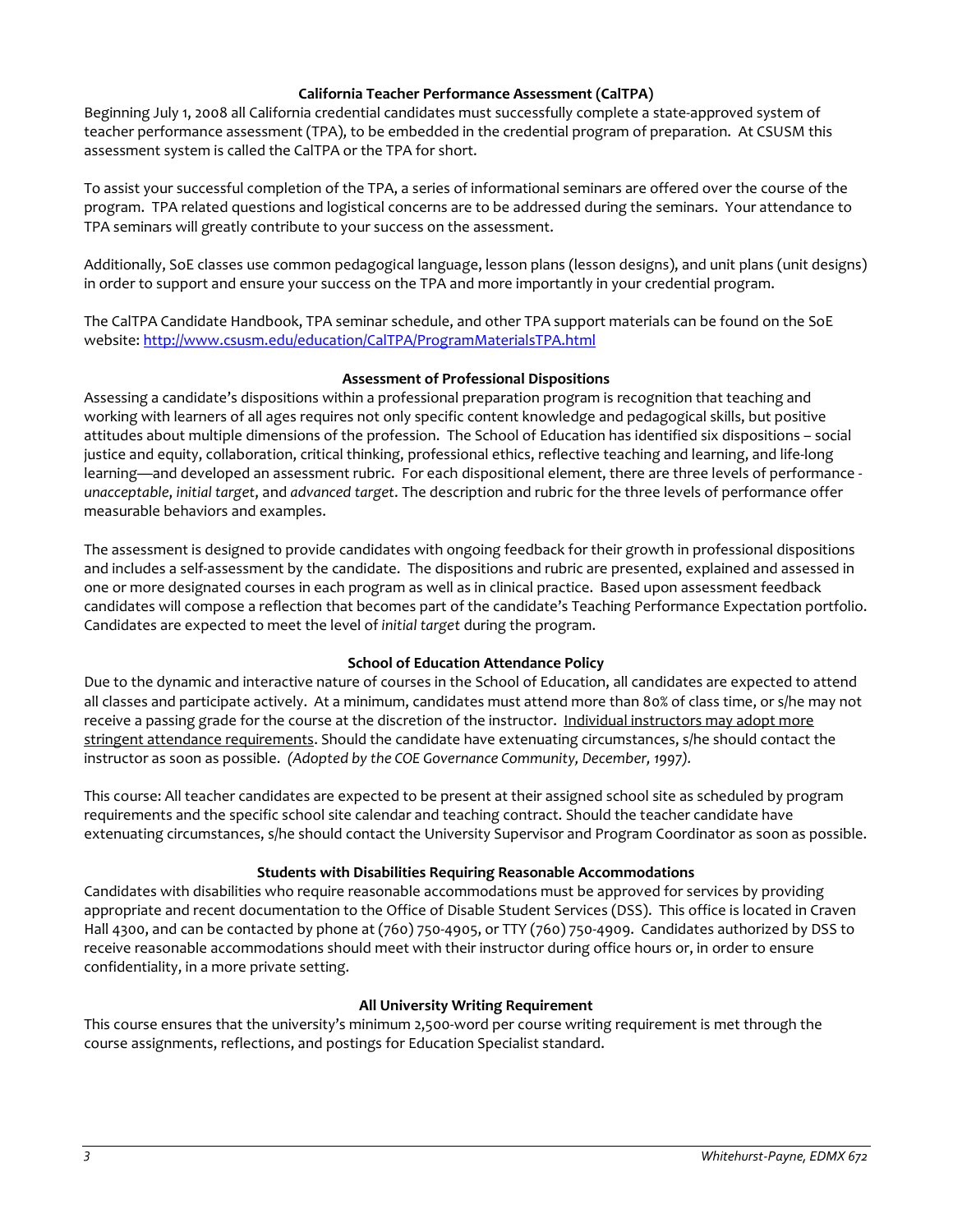# **CSUSM Academic Honesty Policy**

"Students will be expected to adhere to standards of academic honesty and integrity, as outlined in the Student Academic Honesty Policy. All written work and oral presentation assignments must be original work. All ideas/materials that are borrowed from other sources must have appropriate references to the original sources. Any quoted material should give credit to the source and be punctuated with quotation marks.

Students are responsible for honest completion of their work including examinations. There will be no tolerance for infractions. If you believe there has been an infraction by someone in the class, please bring it to the instructor's attention. The instructor reserves the right to discipline any student for academic dishonesty in accordance with the general rules and regulations of the university. Disciplinary action may include the lowering of grades and/or the assignment of a failing grade for an exam, assignment, or the class as a whole."

Incidents of Academic Dishonesty will be reported to the Dean of Students. Sanctions at the University level may include suspension or expulsion from the University.

### **Plagiarism:**

As an educator, it is expected that each candidate will do his/her own work, and contribute equally to group projects and processes. Plagiarism or cheating is unacceptable under any circumstances. If you are in doubt about whether your work is paraphrased or plagiarized see the Plagiarism Prevention for Students website [http://library.csusm.edu/plagiarism/index.html.](http://library.csusm.edu/plagiarism/index.html) If there are questions about academic honesty, please consult the University catalog.

# **Use of Technology:**

Candidates are expected to demonstrate competency in the use of various forms of technology (i.e. word processing, electronic mail, Moodle, use of the Internet, and/or multimedia presentations). Specific requirements for course assignments with regard to technology are at the discretion of the instructor. Keep a digital copy of all assignments for use in your teaching portfolio. All assignments will be submitted online, and some will be submitted in hard copy as well. Details will be given in class.

### **Electronic Communication Protocol:**

Electronic correspondence is a part of your professional interactions. If you need to contact the instructor, e-mail is often the easiest way to do so. It is my intention to respond to all received e-mails in a timely manner. Please be reminded that e-mail and on-line discussions are a very specific form of communication, with their own nuances and etiquette. For instance, electronic messages sent in all upper case (or lower case) letters, major typos, or slang, often communicate more than the sender originally intended. With that said, please be mindful of all e-mail and on-line discussion messages you send to your colleagues, to faculty members in the School of Education, or to persons within the greater educational community. All electronic messages should be crafted with professionalism and care. Things to consider:

- Would I say in person what this electronic message specifically says?
- How could this message be misconstrued?
- Does this message represent my highest self?
- Am I sending this electronic message to avoid a face-to-face conversation?

In addition, if there is ever a concern with an electronic message sent to you, please talk with the author in person in order to correct any confusion.

### **Supervision Requirements**

- 1. Each candidate in this clinical practice meets with a university clinical practice supervisor at least four times to discuss clinical experiences in order to expand participants' knowledge of various assessment and intervention techniques and to practice participation in Individual Educational Program meetings.
- 2. Each candidate engages in a minimum of eight weeks of supervised clinical practicum hours in one or more school setting in which students with moderate and severe disabilities are being educated and engagement in an observation of a community-based leisure time.